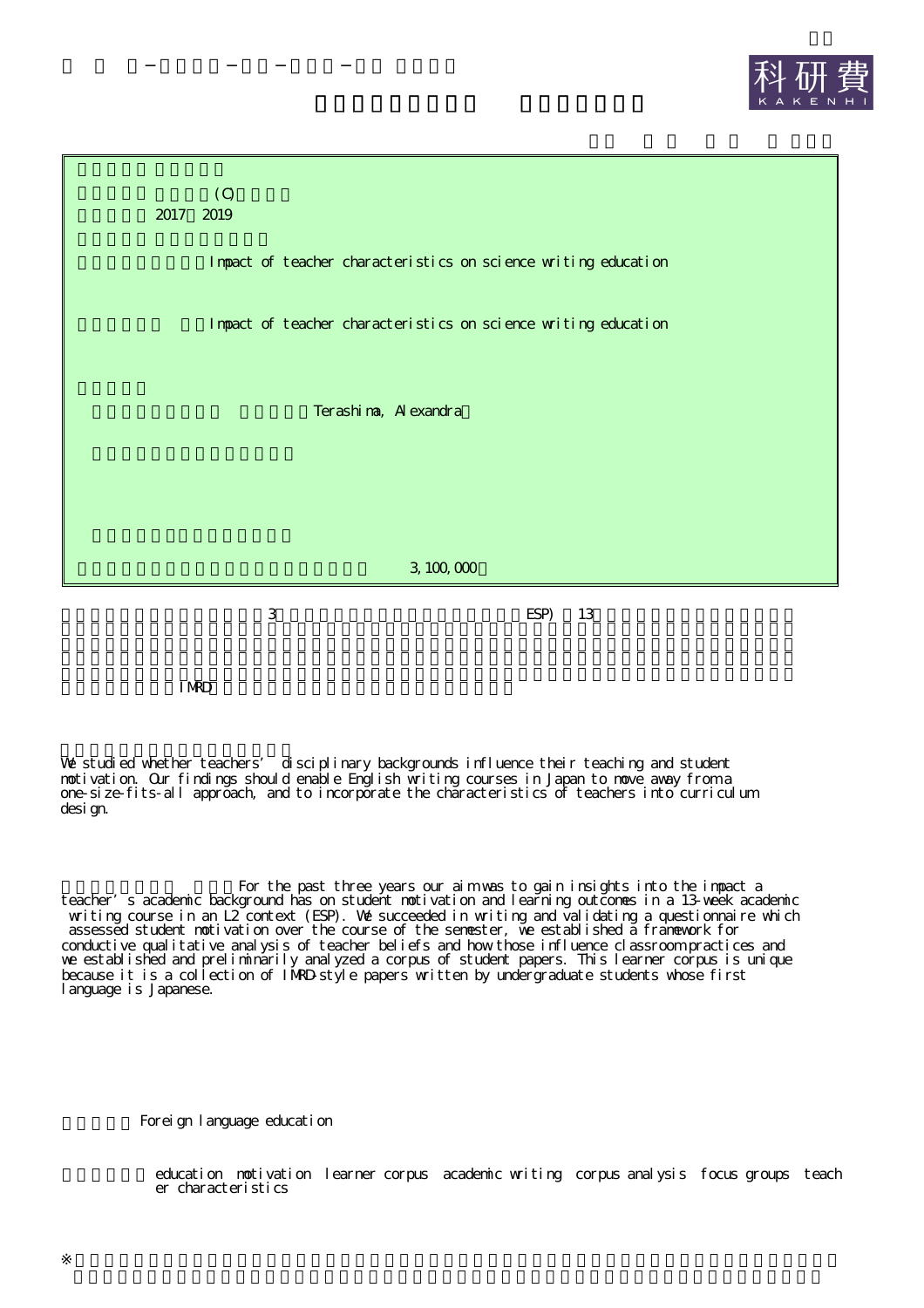様 式 C-19、F-19-1、Z-19 (共通) 1.研究開始当初の背景

Japanese universities have struggled to equip science students with necessary English communication skills. Past studies have focused on teaching methods and materials, but little is known about the effect that teacher and student characteristics have on student learning. Using quantitative (survey and corpus data) and qualitative approaches, this research focused on the University of Tokyo's English science writing program, which has an interdisciplinary faculty of twenty scientists and writing specialists, a database of more than 17,000 student papers (hereafter, the ALESS Learner Corpus), and teaches 1900 science students per year.

## 2.研究の目的

Around twenty full-time faculty teach for the ALESS program. Instructors come from a variety of academic backgrounds: from the natural sciences, social sciences, and humanities. We hypothesized that student engagement, motivation and achievement are impacted by the background of the writing instructor. We sought to understand not which type of instructor background is better for affecting student engagement and motivation, but where the differences lie. We had three aims in the project: 1. Teacher characteristics - Using a qualitative approach we consulted academic writing instructors about teaching style and academic background to understand their perceptions of the challenges and areas for improvement. 2. Student Motivation -To adapt and validate questionnaires examining self-regulated learning strategies, study process learning strategies, study process motivation, test anxiety, and future orientation; and to examine the role of future orientation in predicting learning strategies used by Japanese students learning English. 3. ALESS corpus analysis-using a corpus analysis approach we analyzed final papers submitted by ALESS students to identify particular characteristics of English writing by Japanese university students.

## 3.研究の方法

Each of the three parts of this research employed different methodologies. 1. Teacher Characteristics - The qualitative research began with several focus-groups addressing instructor self-knowledge of pedagogical tactics and teaching styles. As a result of these initial consultations, the research shifted on a focus of primary concern to academic writing instructors: the method and medium of feedback. The qualitative research consulted academic writing instructors about teaching style and academic background to understand their perceptions of the challenges and areas for improvement. We used focus groups to understand pedagogical challenges faced by academic writing instructors. The research has also developed a method to further understand written feedback. 2. Student Motivation - questionnaires examining self-regulated learning strategies, study process learning strategies, study process motivation, test anxiety, and future orientation were adapted and translated to Japanese. A preliminary study of 260 students was used to validate the questionnaire. The questionnaire was given to students twice during the semester, once in the beginning of the semester to establish a base-line measurement and once again at the end of the semester. 3. ALESS Corpus analysis-we focused on examining lexical bundles most frequently used by students and compared them with those most frequently found in published academic papers. We used two reference corpora: The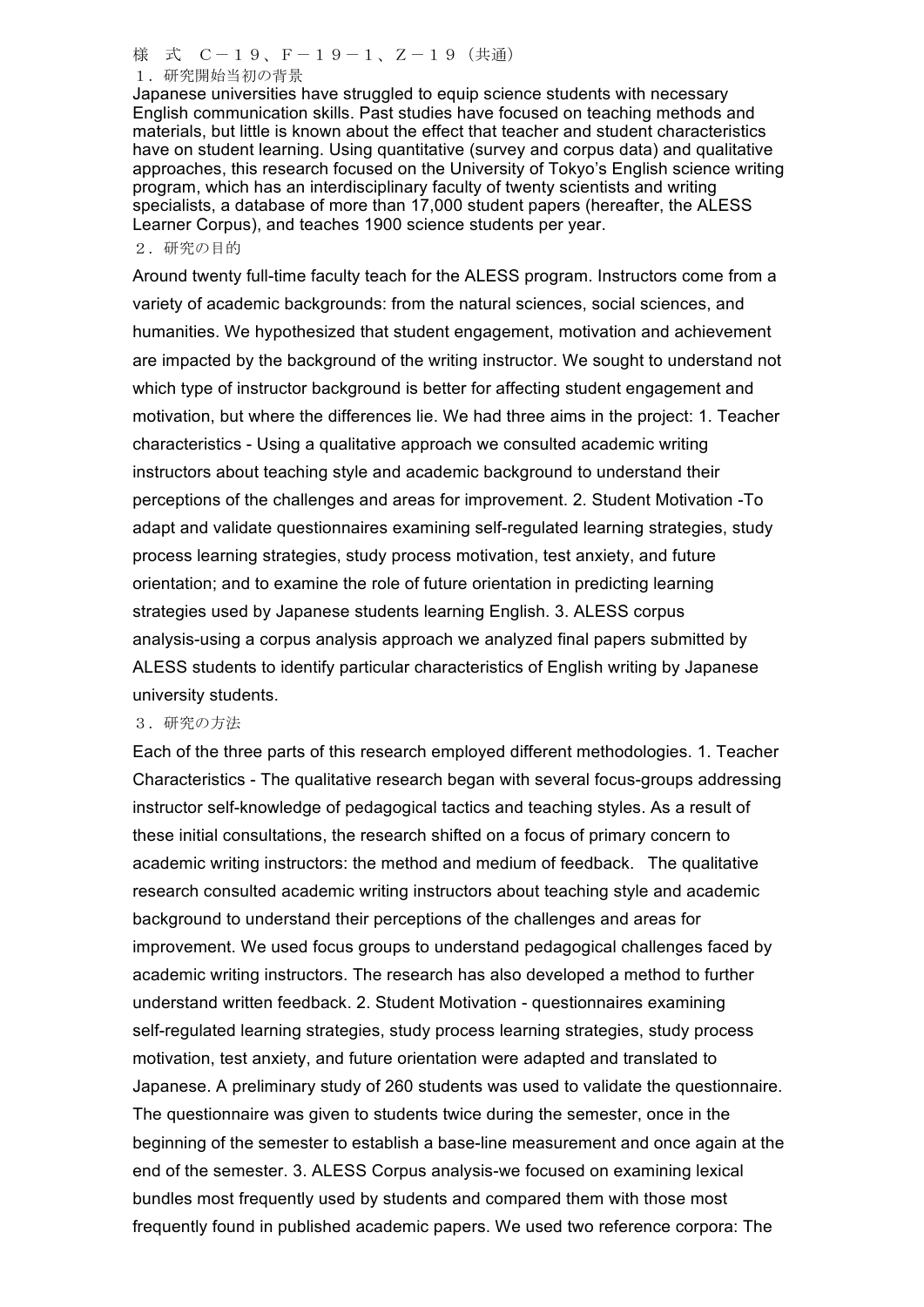SciTex corpus (Kermes, 2012) contains 39M words and includes texts from computational linguistics, bioinformatics, digital construction, microelectronics, computer science linguistics, biology, mechanical engineering, and electrical engineering. PERC (Professional English Research Consortium) corpus contains 17M words and includes English academic journal texts in science, engineering, technology and other fields (https://scnweb.japanknowledge.com/PERC2/).

## 4.研究成果

Due to the covid-19 outbreak our analysis and research has been delayed and is therefore still ongoing. We summarize the findings we have so far below.

- 1. Teacher characteristics The qualitative research began with several focus-groups addressing instructor self-knowledge of pedagogical tactics and teaching styles. As a result of these initial consultations, the research shifted on a focus of primary concern to academic writing instructors: the method and medium of feedback. The qualitative research consulted academic writing instructors about teaching style and academic background to understand their perceptions of the challenges and areas for improvement. We used focus groups to understand pedagogical challenges faced by academic writing instructors. The research has also developed a method to further understand written feedback. Overall, the qualitative research reinforces research showing that different disciplines convey subtle pedagogical practices and knowledge, such as writing genre-knowledge and variant use of technology for feedback. The research has developed a preliminary framework for studying written feedback on academic writing. This approach takes into account the technological devices used in feedback as well as the wider interactive environment.
- 2. Student Motivation In the preliminary analysis two questionnaires were used to survey 260 Japanese undergraduate students who were enrolled in an English writing course. The questionnaires were adapted and translated into Japanese. The questionnaires were reliable in assessing factors related to successful academic outcomes. Furthermore, future orientation appears to be a predictor of self-regulated learning strategies. Findings from this study suggest that encouraging students to make a plan for learning English writing, be cognizant of future consequences associated with their current learning behaviour, and to focus on the potential future value of learning English writing predicts students' use of learning strategies that are known to be associated with better academic outcomes. As the next step, we have gathered responses from 227 students from the classes of 9 professors. Analysis of these survey results is ongoing.
- 3. ALESS Corpus analysis An analysis focused on 4,817 papers (fall semester 2014 to spring semester 2017) which was approximately 6.9 million (M) words. To address the question of whether students use lexical bundles similarly to published papers, we focused on identifying 4-word collocations that were frequently found in student papers but not in published articles, which could indicate incorrect use or a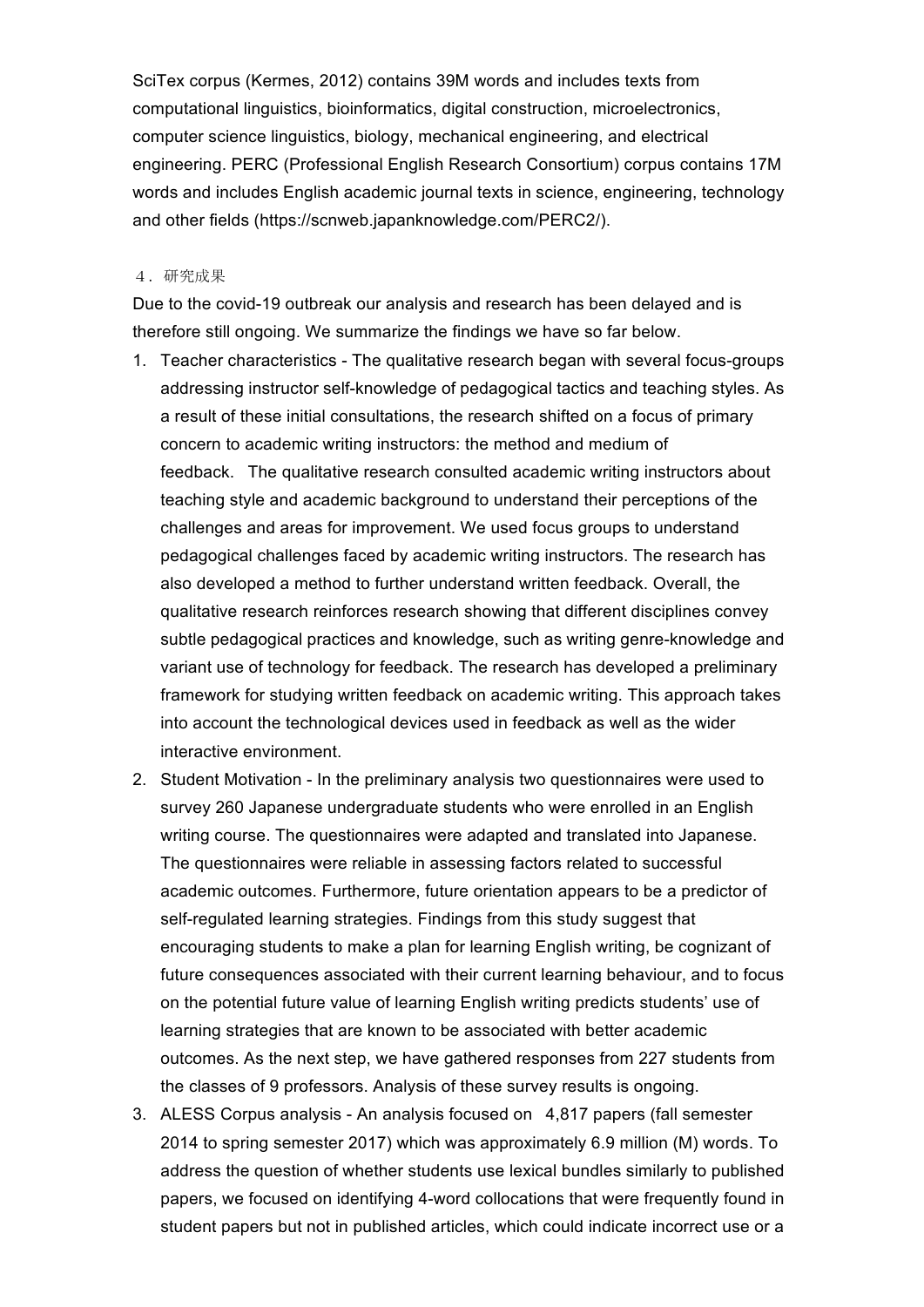misunderstanding of how to use these phrases. Additionally, we also identified 4-grams frequently used in published papers that are not commonly used by ALESS students, to identify expressions that students are less familiar with. Finally, we examined if the use of n-grams was grammatically correct and whether they were used in the same context as published papers. We used two reference corpora. The SciTex corpus (Kermes, 2012) contains 39M words and includes texts from computational linguistics, bioinformatics, digital construction, microelectronics, computer science linguistics, biology, mechanical engineering, and electrical engineering. PERC (Professional English Research Consortium) corpus contains 17M words and includes English academic journal texts in science, engineering, technology and other fields (https://scnweb.japanknowledge.com/PERC2/).

Comparing the 100 most frequent 4-word clusters in the ALESS corpus to 1000 most frequent 4-word clusters in the two reference corpora, we found that roughly half (49) appeared only in the ALESS corpus (Figure 1), suggesting that these be phrases are overused by ALESS students. Upon closer examination these could be sorted into three categories 1) correct grammatically, but too simplistic or specialized - therefore infrequent in professional papers (e.g. *in this experiment the*, *the purpose of this experiment*); 2) describes experiments most frequently performed by ALESS students (e.g. *the sugar content of the*, *the temperature of water*); 3) incorrect grammar or non-standard use (e.g. *the difference of the*, *this study aimed to*).

Comparing the 1000 most frequent 4-word clusters in the ALESS corpus to 100 most frequent 4-word clusters in the two reference corpora, we found that together, 84 clusters from both reference corpora are not found among the 1000 most frequent ALESS clusters; Of these 18 occurred in both reference corpora. These high frequency expressions tended to be used for more conceptual or abstract writing. For example phrases such as *in the absence of*, *is the number of*  suggest a more complex analysis of experiments, and phrases like *is assumed to be*, *in the context of*) indicate more conceptual writing. Realizing that our students lack these phrases in their writing, we can encourage their use by making students aware of expressing ideas in this way and giving examples of usage.

It is interesting to note that the lists of the most frequent n-grams for the two reference corpora overlap by only about 50%, highlighting the variability among published articles and disciplines, despite both corpora being interdisciplinary.

We additionally looked at the actual use of the frequent n-grams in context and found that some frequent n-grams are not used correctly in sentences in the ALESS corpus. For example, while the ngrams "*the relationship between the*" and "*the effect of the*" are frequent in ALESS and both reference corpora, in student writing these are often preceded these by "*about*" while this combination does not occur in either the PERC or SciTex corpora.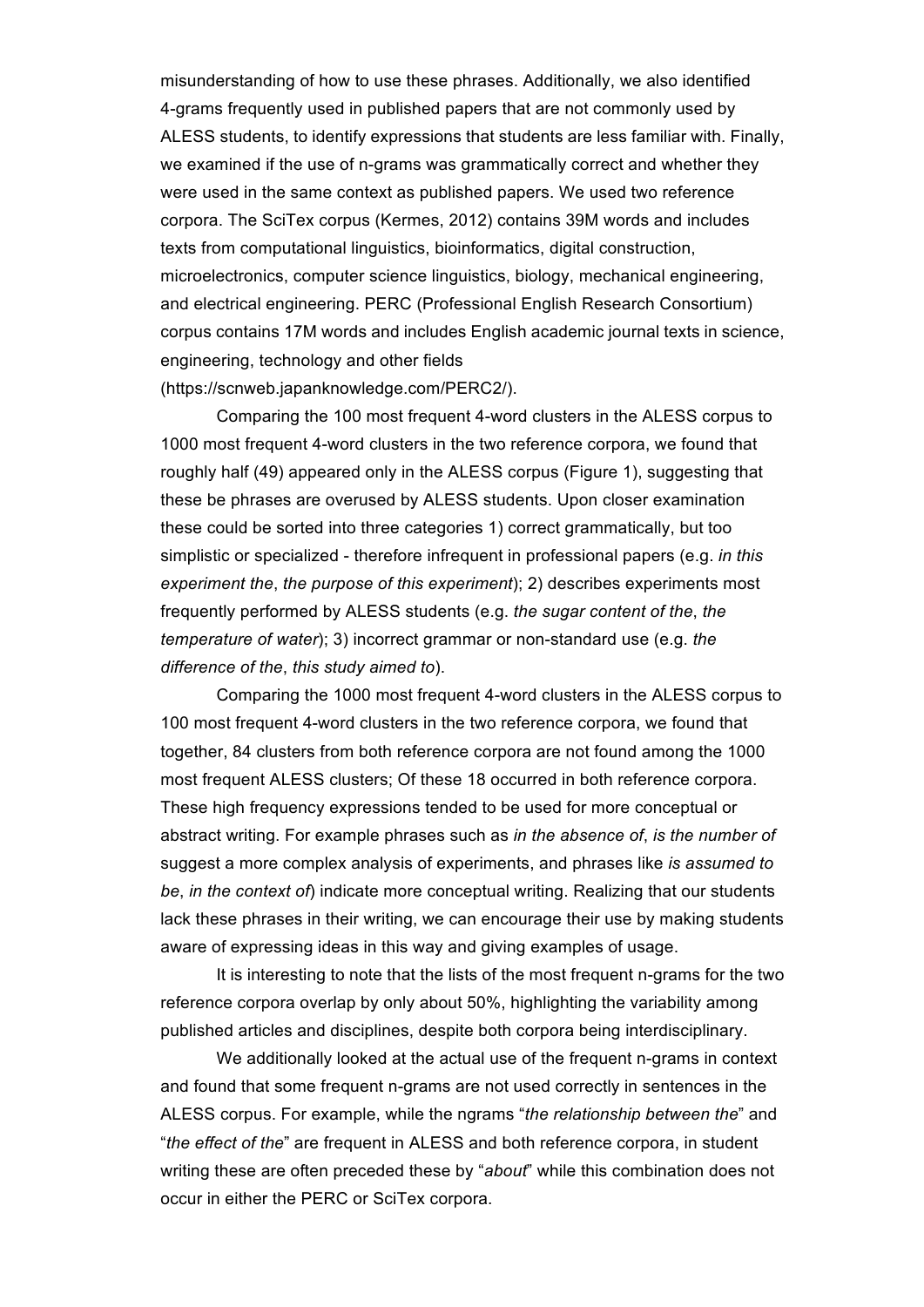Overall, we were able to identify which lexical bundles are frequent in both student and professional writing, and which are unique to each. It should be noted that while the current sample size of the survey data is large enough to draw conclusions about the survey data, but not large enough to establish relationships between the survey data and the patterns of language use in the corpus data.



**Figure 1.** Comparing the 100 most frequent 4-word ngrams to 1000 most frequent ngrams in the two reference corpora, we found that 49 ngrams are found only in the ALESS corpus. 49 4-grams frequently used by ALESS students that are not common in published papers.



Figure 2. Comparing 1000 most frequent 4-word ngrams from the ALESS corpus to the 100 most frequent ngrams in the SciTex and PERC corpora, 84 in total were not found among the top 1000 4-word ngrams from the ALESS corpus. IN particular 18 were found in high frequency in both reference corpora. 18 (or 84) 4-grams frequently used in published papers that are not commonly used by ALESS students.

## References

Kermes, H. (2012). A methodology for the extraction of information about the usage of formulaic expressions in scientific texts. In *LREC* (pp. 2064-2068)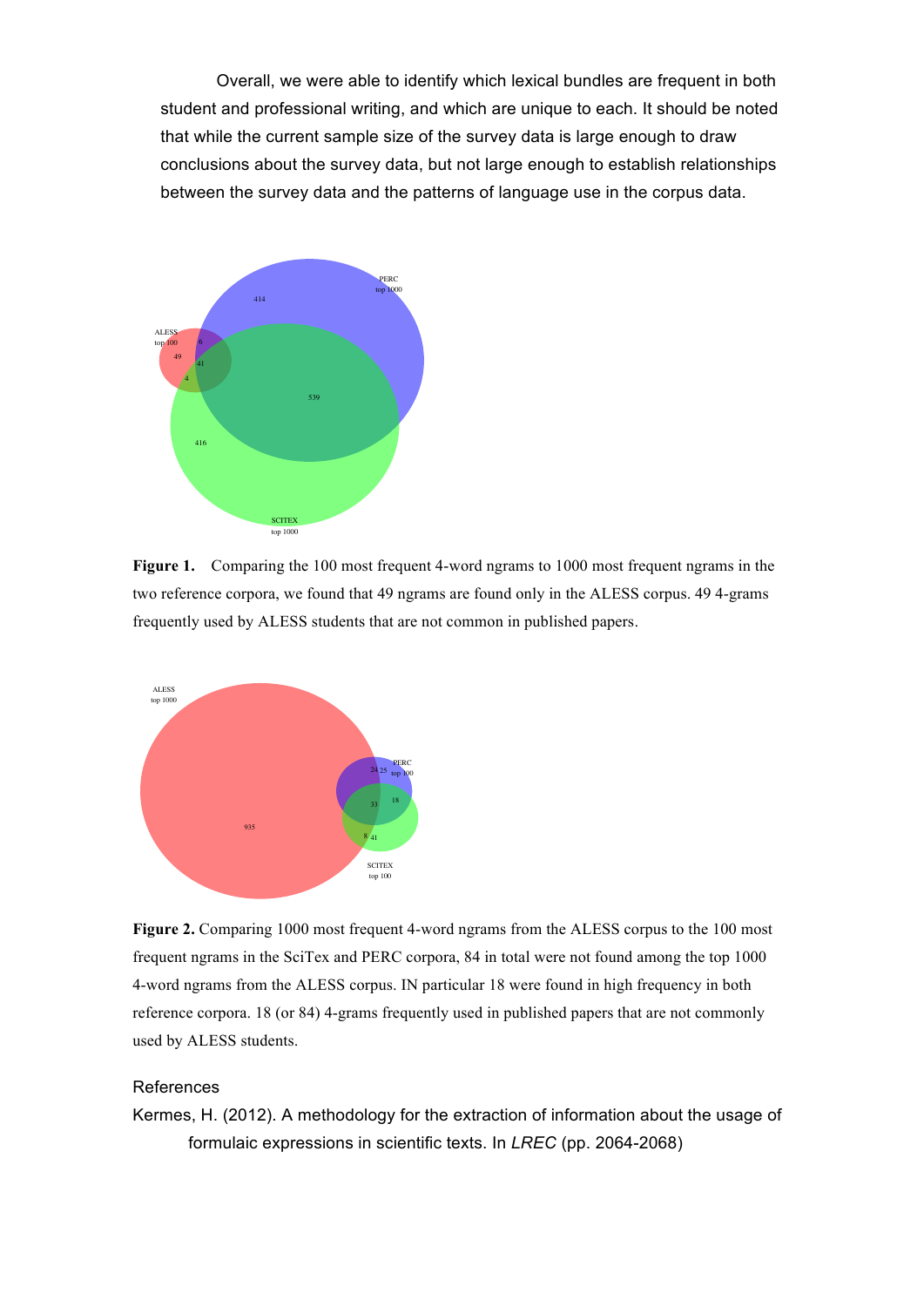| HALLMAN Cardler and NOZAWA Finiko                                                                    | 9     |
|------------------------------------------------------------------------------------------------------|-------|
| Gerre Knowledge as Distributed Cognition in the ALESS Writing Classroom. A Preliminary<br>Discussion | 2018  |
| Konaba Journal of English Education                                                                  | 57-79 |
| $\mathbf{m}$                                                                                         |       |
|                                                                                                      |       |

5 0 5

Alexandra Terashima, Douglas Roland

Use and misuse of lexical bundles in a learner corpus of IMRaD-style papers written by Japanese undergraduate students

International Corpus Linguistics Conference

2019

Emiko NOZAWA and Candler HALLMAN

Summarization in Academic Writing: Ethics and Practice

The 1st Annual Conference of Asia ESP & the 6th Chinese National Symposium on ESP

2017

Alexandra TERASHIMA

A Corpus Analysis of Scientific Register Use in IMRD-Style Papers Written by Undergraduate Japanese Students

The 1st Annual Conference of Asia ESP & the 6th Chinese National Symposium on ESP

2017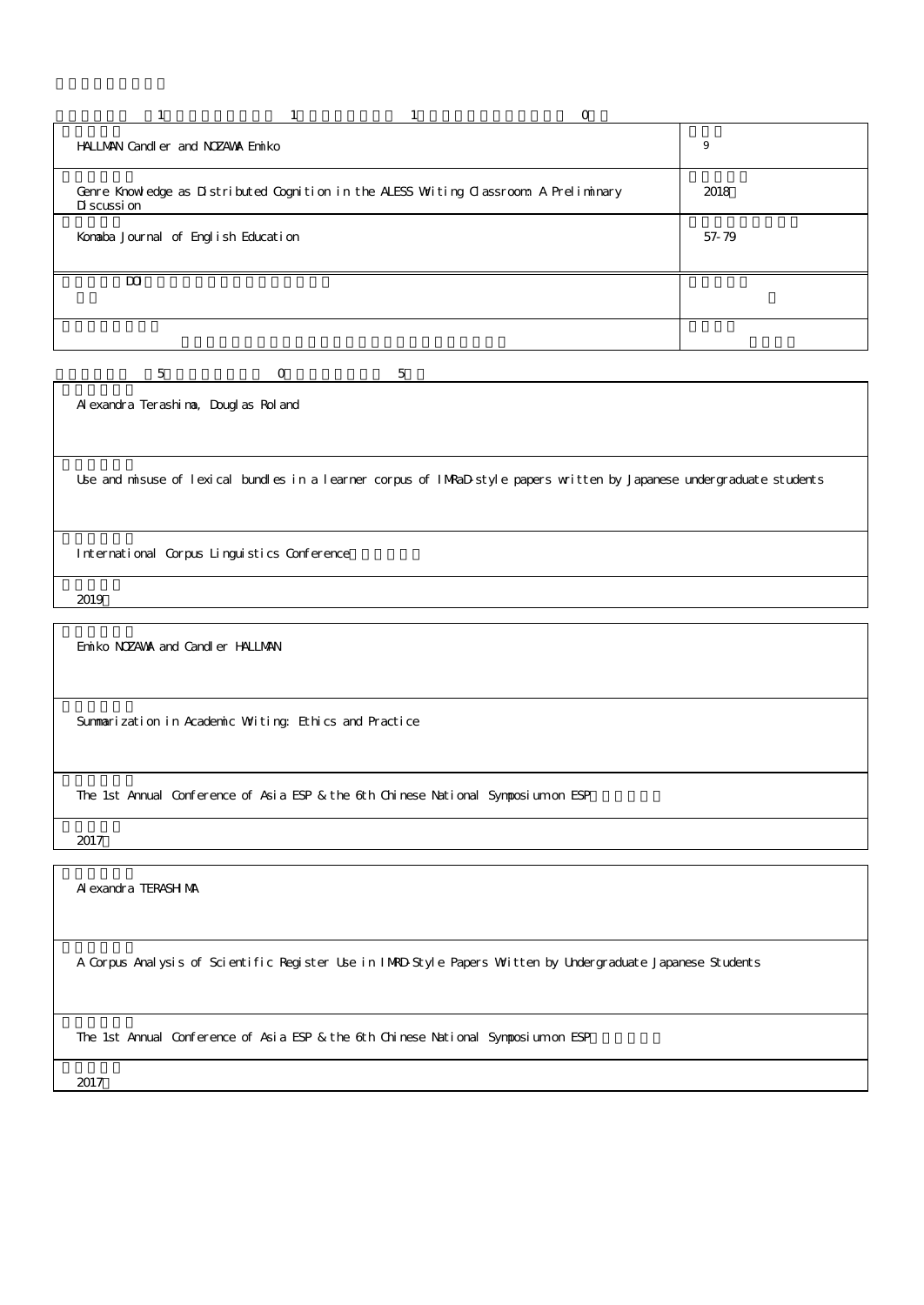Alexandra TERASHIMA and Doug ROLAND

Lessons from the ALESS Learner Corpus

Synposium On Academic Witing In An L2 Context

2018

Emiko NOZAWA and Candler HALLMAN

The Teacher Perspective

Synposium On Academic Writing In An L2 Context

2018

| (MEown Kristopher)             |         |  |
|--------------------------------|---------|--|
| (00794306)                     | (32689) |  |
| (Katayana Akiko)<br>(10622805) | (12601) |  |
| (Mani nang John)<br>(40777843) | (12601) |  |